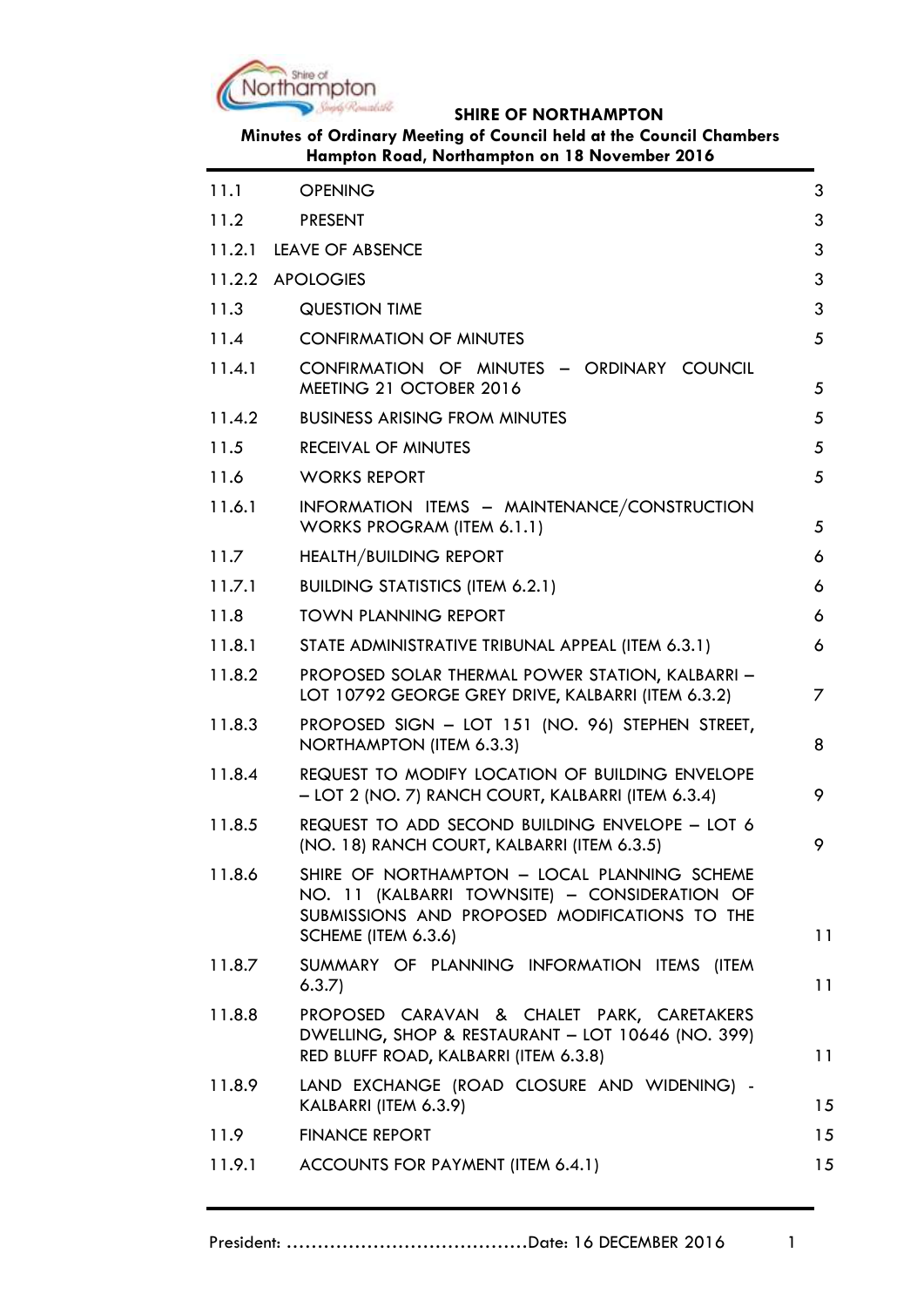

| Minutes of Ordinary Meeting of Council held at the Council Chambers<br>Hampton Road, Northampton on 18 November 2016 |                                                                                          |    |  |
|----------------------------------------------------------------------------------------------------------------------|------------------------------------------------------------------------------------------|----|--|
| 11.9.2                                                                                                               | MONTHLY FINANCIAL STATEMENTS OCTOBER 2016 (ITEM<br>6.4.2)                                | 16 |  |
| 11.10                                                                                                                | ADMINISTRATION & CORPORATE REPORT                                                        | 16 |  |
| 11.10.1                                                                                                              | 2016 COUNCIL MEETING DATES (ITEM 6.5.1)                                                  | 16 |  |
| 11.10.2                                                                                                              | EXTENDED LIQUOR TRADING HOURS - NORTHAMPTON<br>IGA (ITEM 6.5.2)                          | 17 |  |
| 11.10.3                                                                                                              | NATURE PLAYGROUND SALLY'S TREE KALBARRI (ITEM 6.5.3)                                     | 17 |  |
| 11.10.4                                                                                                              | DEDICATION OF ROADS - WIDENING AND SEALING OF<br>NORTH WEST COASTAL HIGHWAY (ITEM 6.5.4) | 17 |  |
| 11.10.5                                                                                                              | CHANGE OF USE FOR KALBARRI SPECIFIED AREA RATE<br>(ITERA 6.5.5)                          | 18 |  |
| 11.11                                                                                                                | SHIRE PRESIDENT'S REPORT                                                                 | 18 |  |
| 11.12                                                                                                                | <b>DEPUTY SHIRE PRESIDENT'S REPORT</b>                                                   | 18 |  |
| 11.13                                                                                                                | <b>COUNCILLORS' REPORTS</b>                                                              | 18 |  |
| 11.13.1                                                                                                              | <b>CR STOCK-STANDEN</b>                                                                  | 18 |  |
| 11.14                                                                                                                | <b>INFORMATION BULLETIN</b>                                                              | 19 |  |
| 11.15                                                                                                                | <b>NEW ITEMS OF BUSINESS</b>                                                             | 19 |  |
| 11.16                                                                                                                | <b>NEXT MEETING OF COUNCIL</b>                                                           | 19 |  |
| 11.17                                                                                                                | <b>CLOSURE</b>                                                                           | 19 |  |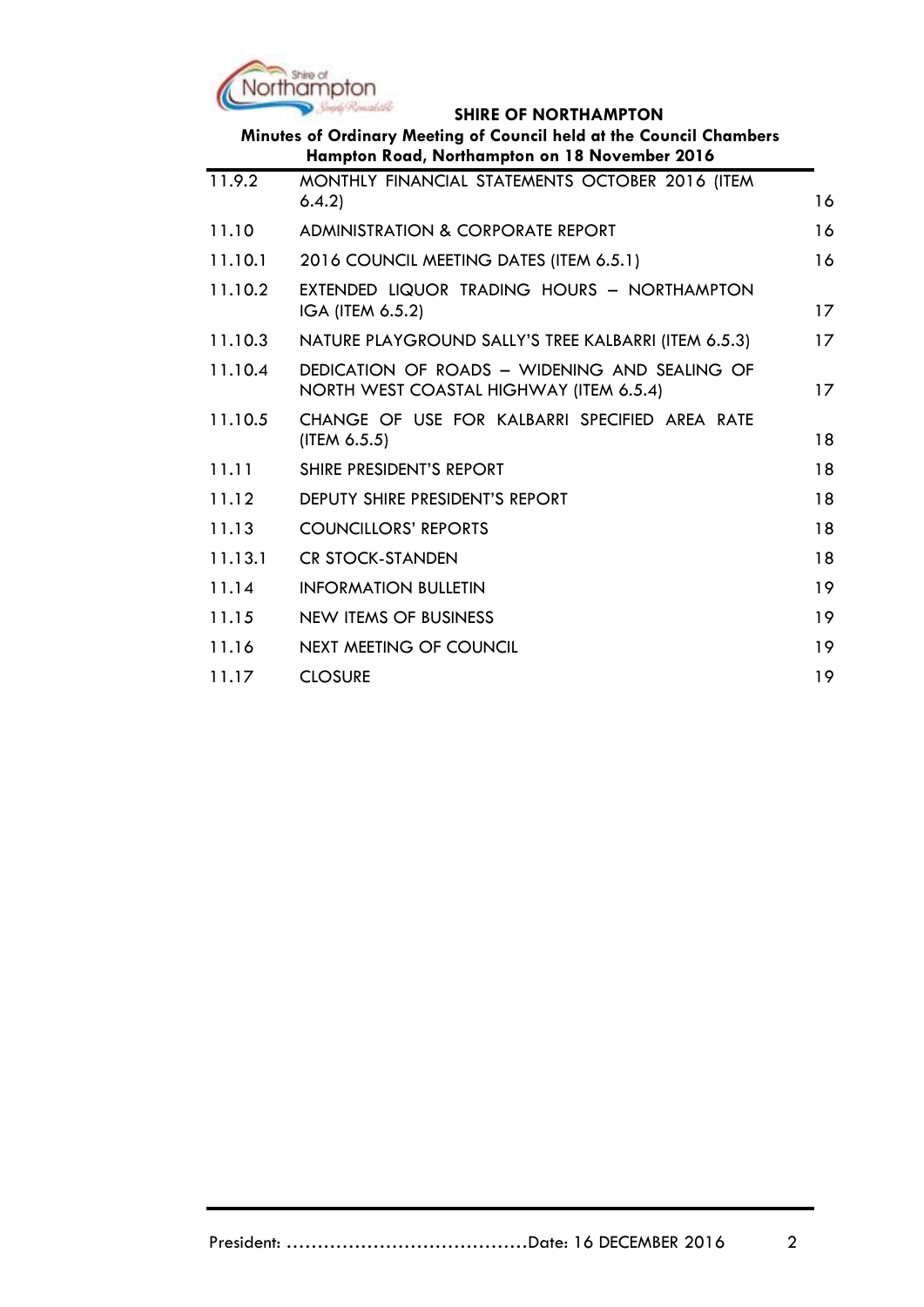

**Minutes of Ordinary Meeting of Council held at the Council Chambers Hampton Road, Northampton on 18 November 2016**

#### <span id="page-2-0"></span>**11.1 OPENING**

The President thanked all Councillors and staff members present for their attendance and declared the meeting open at 1.00pm.

#### <span id="page-2-1"></span>**11.2 PRESENT**

| Cr C Simkin               | President                           | Northampton Ward |
|---------------------------|-------------------------------------|------------------|
| Cr M Scott                | Deputy President                    | Kalbarri Ward    |
| Cr S Stock-Standen        |                                     | Northampton Ward |
| Cr T Carson               |                                     | Northampton Ward |
| Cr R Suckling             |                                     | Northampton Ward |
| Cr D Pike                 |                                     | Kalbarri Ward    |
| Cr S Krakouer             |                                     | Kalbarri Ward    |
| Mr Garry Keeffe           | <b>Chief Executive Officer</b>      |                  |
| <b>Mr Grant Middleton</b> | Deputy Chief Executive Officer      |                  |
| Mr Neil Broadhurst        | <b>Manager of Works</b>             |                  |
| Mrs Kathryn Jackson       | <b>Consulting Principle Planner</b> |                  |
| <b>Mrs Deb Carson</b>     | <b>Planning Officer</b>             |                  |

#### <span id="page-2-2"></span>11.2.1 LEAVE OF ABSENCE

Nil

#### <span id="page-2-3"></span>11.2.2 APOLOGIES

Cr Stanich and Cr Holt

#### <span id="page-2-4"></span>**11.3 QUESTION TIME**

Margi Weir addressed Council in relation to Item 6.3.1 (Extractive Industry- SAT appeal) as per the following:

- A research officer from the Department of Agriculture and Food has provided advice to Ms Weir regarding the potential impacts upon groundwater supplies on her lot. He has identified that there could be potential impacts resulting in water used for dust suppression draining into groundwater recharge areas and contaminating supplies, as well as groundwater from her lot draining into the quarry once it becomes deep.
- A wetland adjacent to the quarry site and upon a neighbouring lot, may also be impacted in the same way and it is a condition under the Caring for Country funding that the landowner must maintain the natural integrity of the waterway and not negatively influence the drainage of this waterway.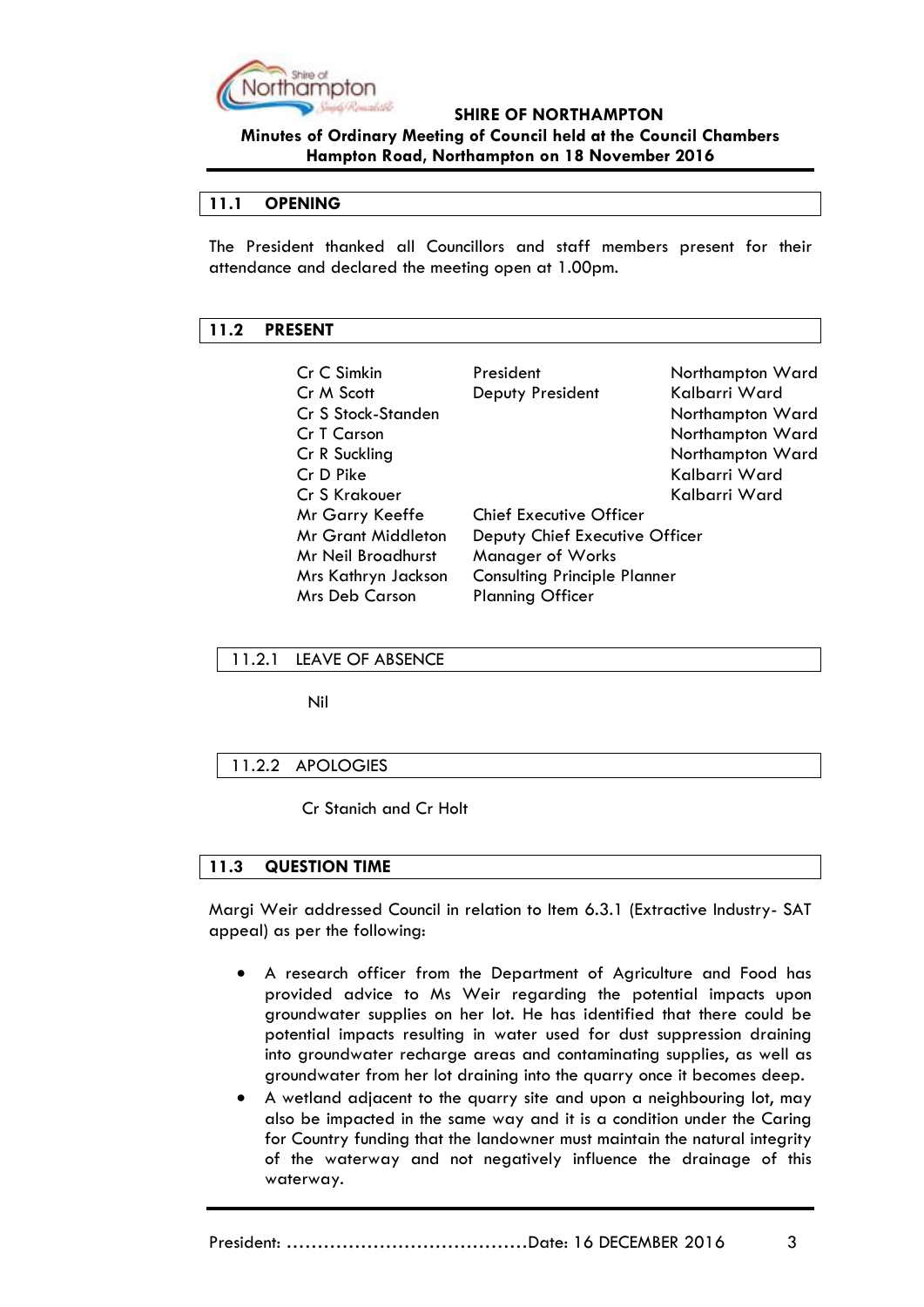

#### **SHIRE OF NORTHAMPTON Minutes of Ordinary Meeting of Council held at the Council Chambers Hampton Road, Northampton on 18 November 2016**

 Ms Weir also requested that the technical information provided be used to support Council's position during the SAT process, and requested that if the appeal is overturned then a number of conditions be sought including the installation of monitoring bores, installation of a production bore and test pumping to be conducted, as well as an agreement be entered into to provide affected landowners with a supply of water in perpetuity.

CEO Garry Keeffe advised that the process is now in the hands of the State Administrative Tribunal and therefore Council will not be in control of the process, however will seek appropriate conditions on landowners behalf if Council's decision is overturned.

Tonya Constantine addressed Council and asked if there were any Councillors present who should excuse themselves from voting for the reason of having a declared interest in the Boral Rock Quarry Council item (Item 6.3.1).

The President responded, advising that no interests had been declared.

Tonya Constantine also asked if the \$700,000 expended in cleaning up the Woodcock fire had diminished Council's ability to finance any legal expenses that may be incurred as a result of the appeal lodged by Boral with the State Administrative Tribunal, regarding the refusal of the rock quarry development application.

The President responded, stating that this was not the case.

Jacqueline Willbond, on behalf of several concerned Kalbarri landowners, addressed Council and raised the following concerns with regard to Item 6.3.2 the proposed Solar Thermal Power Station:

- The impact upon birds with regard to the heat from the solar thermal towers, the glare impact that the development will create, and the distance from residential areas;
- The proposal indicates a northern access track (which is unsuitable for heavy vehicles), however the landowners have constructed a gravel track to the south of the block, why is this so?

The CEO responded that Council had not yet considered the item and therefore could not answer the question.

 Has the small building that has recently been built been approved and is this something to do with the power plant?

The CEO advised that this would need to be referred to the Building Surveyor.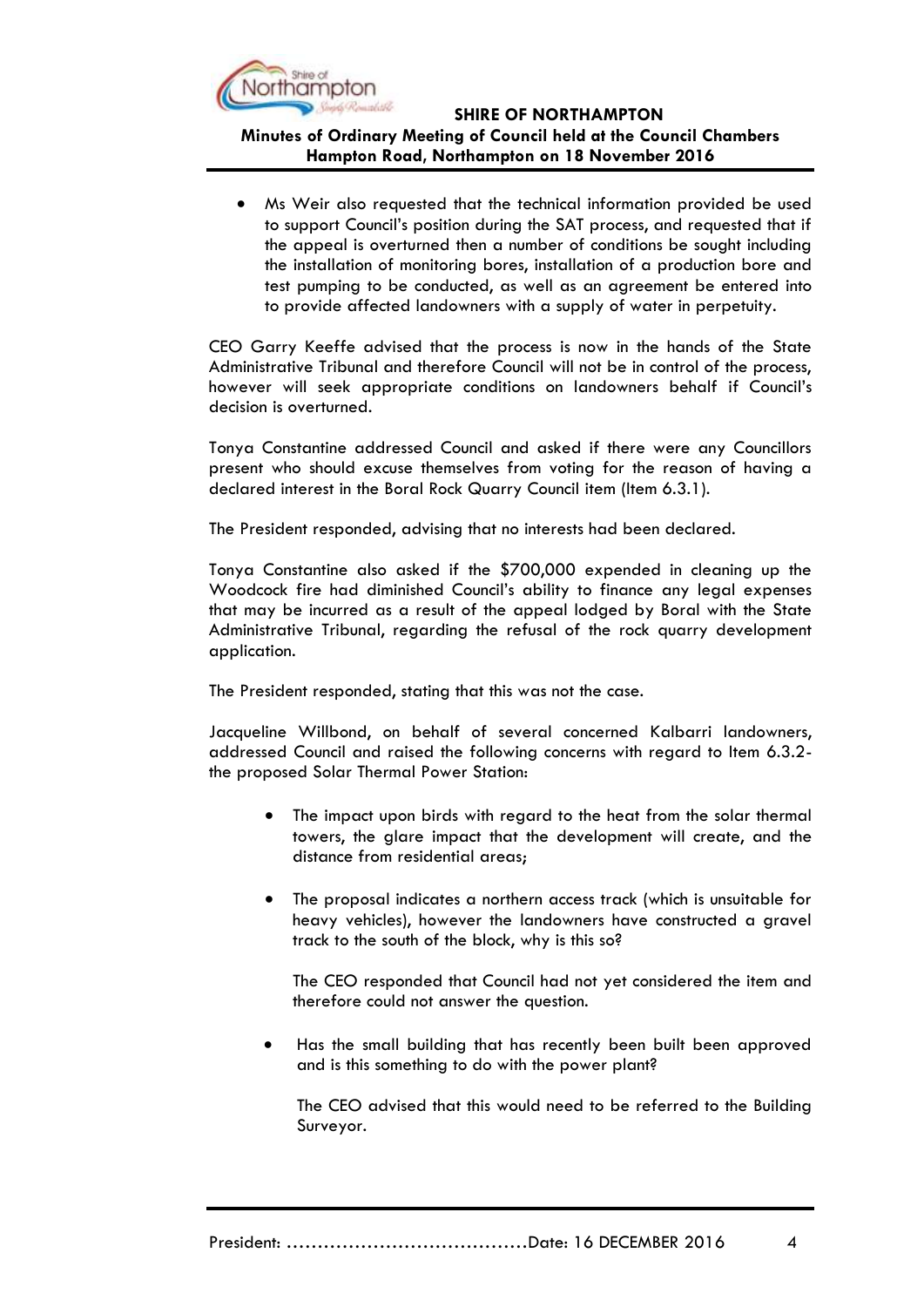

#### **Minutes of Ordinary Meeting of Council held at the Council Chambers Hampton Road, Northampton on 18 November 2016**

 Is there any reason that the applicant appears confident of approval?

The President advised that the solar thermal application had not yet been considered by Council and therefore could not answer the question.

- Concern was also raised with regard to the noise impacts upon the Semi Rural lots adjacent to the proposal.
- With regard to cyclone rating and mirrors becoming dislodged in the event of a cyclone, had this been given consideration?

The CEO advised that this was a building consideration, not a town planning consideration.

#### <span id="page-4-1"></span><span id="page-4-0"></span>**11.4 CONFIRMATION OF MINUTES**

11.4.1 CONFIRMATION OF MINUTES – ORDINARY COUNCIL MEETING 21 OCTOBER 2016

Moved Cr STOCK-STANDEN, seconded Cr SCOTT

That the minutes of the Ordinary Meeting of Council held on the 21st October 2016 be confirmed as a true and correct record subject to the following amendment:

The header of the October Minutes be changed to reflect that the meeting was held at the Allen Centre in Kalbarri, not Northampton Council Chambers.

CARRIED 7/0

11.4.2 BUSINESS ARISING FROM MINUTES

Nil

#### <span id="page-4-3"></span><span id="page-4-2"></span>**11.5 RECEIVAL OF MINUTES**

Nil

#### <span id="page-4-5"></span><span id="page-4-4"></span>**11.6 WORKS REPORT**

| 11.6.1 | INFORMATION ITEMS - MAINTENANCE/CONSTRUCTION |  |
|--------|----------------------------------------------|--|
|        | WORKS PROGRAM (ITEM 6.1.1)                   |  |

Noted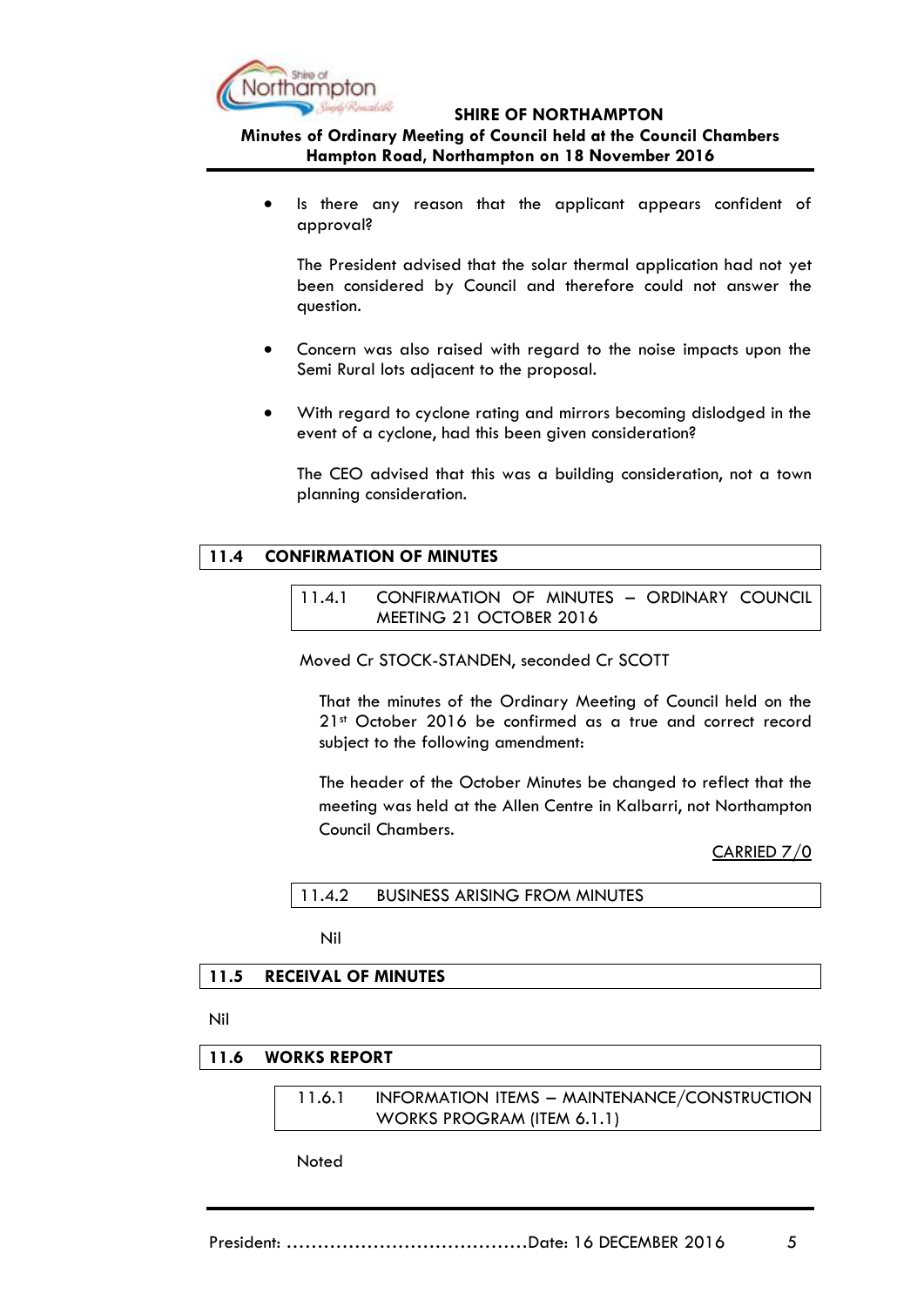

#### **Minutes of Ordinary Meeting of Council held at the Council Chambers Hampton Road, Northampton on 18 November 2016**

Neil Broadhurst departed the meeting at 1:29pm

#### <span id="page-5-1"></span><span id="page-5-0"></span>**11.7 HEALTH/BUILDING REPORT**

11.7.1 BUILDING STATISTICS (ITEM 6.2.1)

**Noted** 

#### <span id="page-5-3"></span><span id="page-5-2"></span>**11.8 TOWN PLANNING REPORT**

11.8.1 STATE ADMINISTRATIVE TRIBUNAL APPEAL (ITEM 6.3.1)

Moved Cr STOCK-STANDEN, seconded Cr SCOTT

That Council resolves in relation to the State Administrative Tribunal application for the Extractive Industry proposed to be established upon Lots 29, 52, 7890 (No.199) Hatch Road, Bowes (matter DR311 of 2016) that:

- 1. Delegation be granted to the CEO to commence mediation proceedings on behalf of Council in relation to the following items:
	- a) Water Resource Impacts:
	- i. Provision of documentation and guarantee from a suitably qualified hydrologist that water resource impacts are either:
	- 1. Not present in relation to the proposal: or
	- 2. Able to be managed through a detailed management plan and associated strategies;
	- 3. Responsibility of costs for the above to also be mediated.
- 2. Approve an amount of up to \$4,000 for the engagement of qualified Consultant/s to undertake a complete review of Boral's application, as submitted, to identify shortcomings within their application of the impact their development will have on water resources on neighbouring land owners. Upon receipt of the report, Boral be required to address all areas identified and to provide a revised report to Council for consideration.
- 3. Cr Simkin and Cr Scott are nominated to represent Council at mediation on this matter.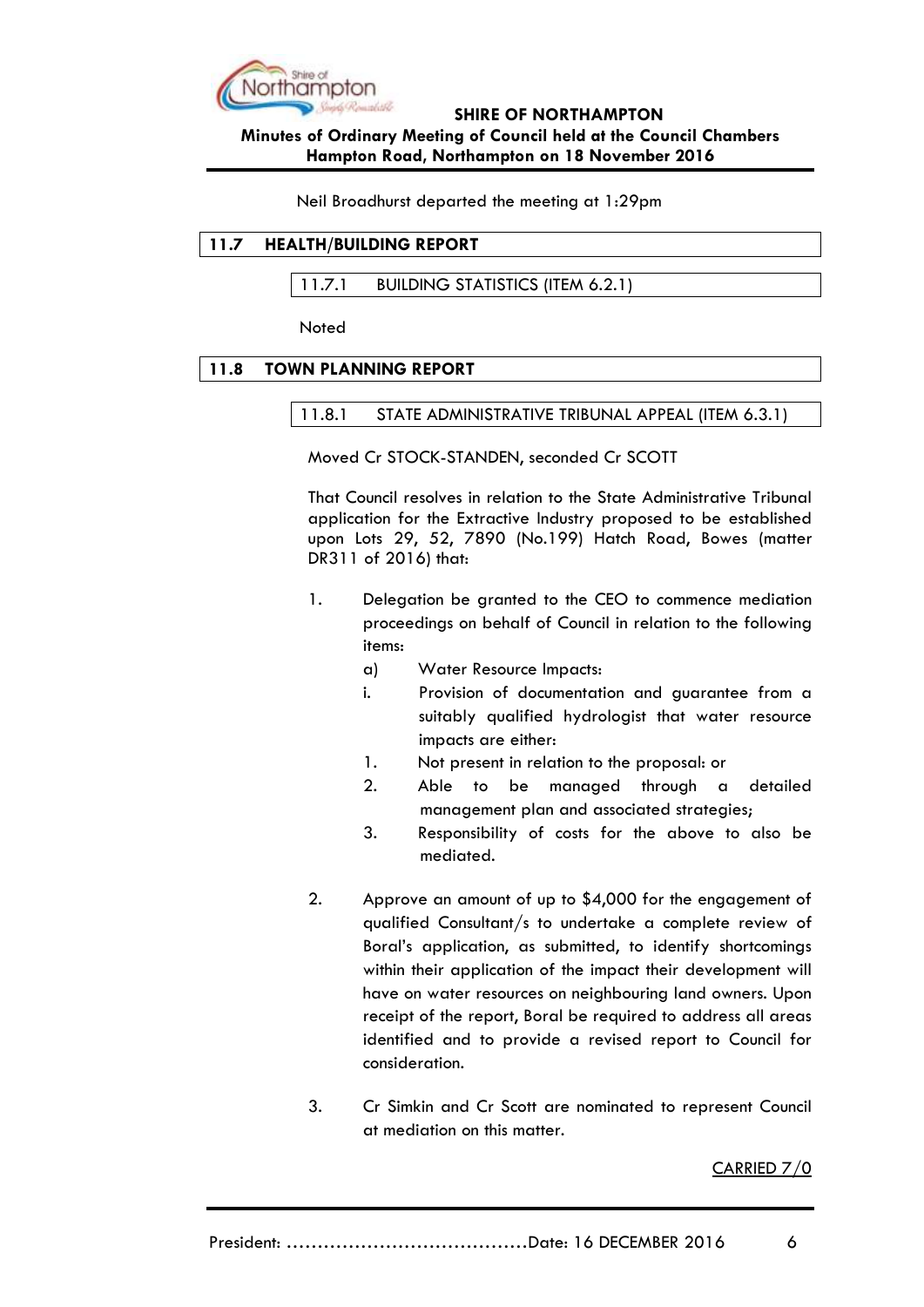

#### <span id="page-6-0"></span>**Minutes of Ordinary Meeting of Council held at the Council Chambers Hampton Road, Northampton on 18 November 2016**

11.8.2 PROPOSED SOLAR THERMAL POWER STATION, KALBARRI – LOT 10792 GEORGE GREY DRIVE, KALBARRI (ITEM 6.3.2)

Moved Cr SUCKLING, seconded Cr STOCK-STANDEN

That Council defer the application for the construction of the proposed Solar Thermal Power Station (Stage 1 only) upon Lot 10792 George Grey Drive, Kalbarri subject to:

- 1. Receipt of the following additional information:
- b. Water and Soil Management Plan based on both Stage 1 & 2 of the proposal to the requirements of Department of Water and Department of Environment Regulation and the approval of the Local Government, with all costs met by the applicant. The Water and Soil Management plan is to address items including surface, ground, and storm water, drainage, erosion and stabilisation of the land, water usage, groundwater drawdown impacts, waterways/foreshore reserve management and related management actions to these items and as otherwise directed by the Department of Water. The applicant is suggested to liaise with the Department of Water and Department of Environment Regulation to ensure the Management Plan meets their requirements prior to submission to the local government.
- c. Noise Management Plan based on both Stage 1 & 2 of the proposal prepared by a suitably qualified professional to the requirements of the Environmental Protection (Noise) Regulations 1997 to the approval of the Local Government, with all costs met by the applicant.
- d. Plans that demonstrate based on both Stage 1 & 2 of the proposal the existing and proposed ground levels under the development area of the site in relation to the proposed built development.
- e. Landscape and Visual Analysis Report based on both Stage 1 & 2 of the proposal prepared by a suitably qualified professional that explores the visual impact that the development is expected to have on the landscape and surrounding area and proposes possible solutions to potential impacts identified.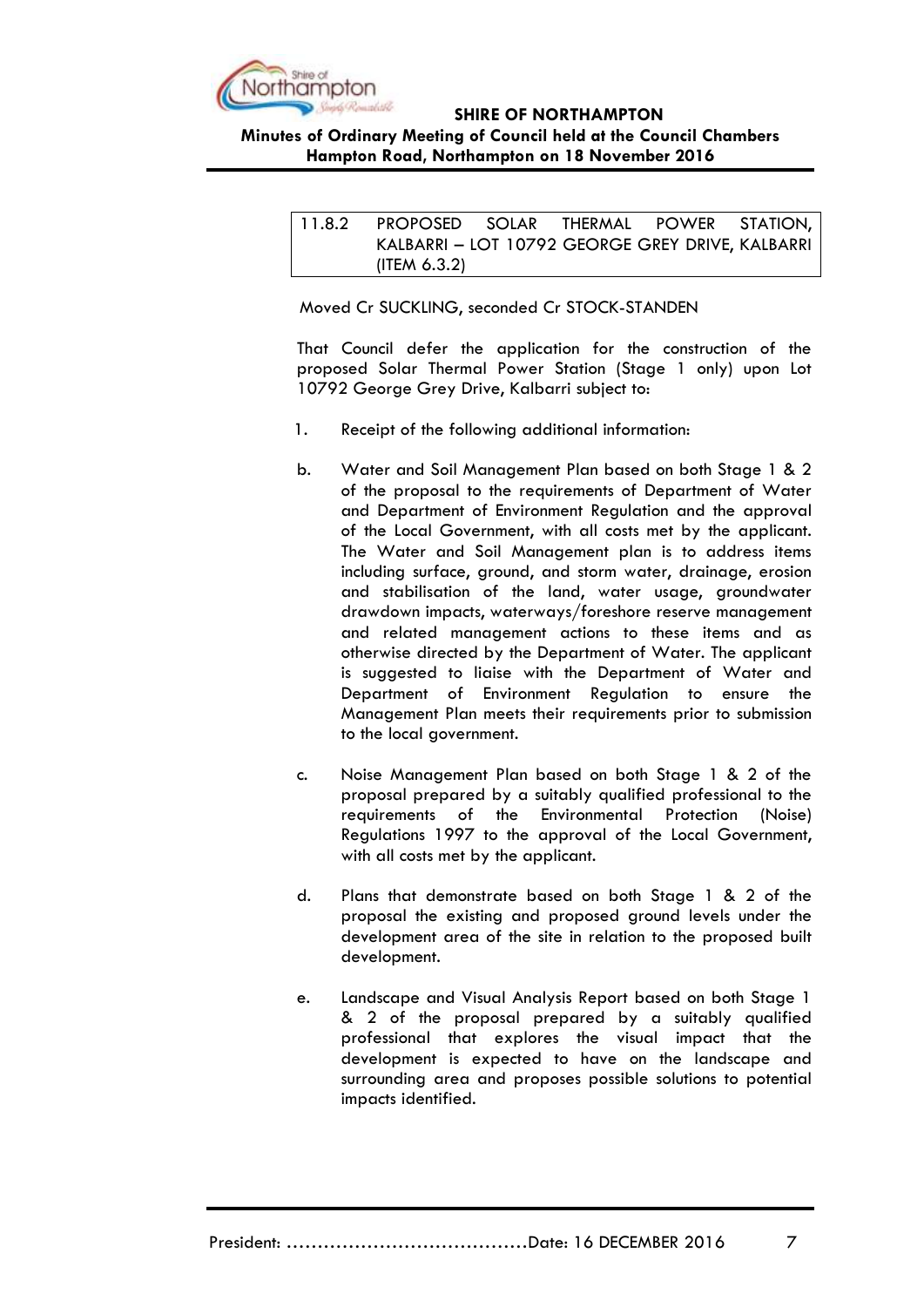

**Minutes of Ordinary Meeting of Council held at the Council Chambers Hampton Road, Northampton on 18 November 2016**

- f. Further information relating to the impacts of the heat and reflection generated by the mirrors and their effect on the temperature of the air and surrounding area, weather impacts and nuisance to residents and motorists.
- 2. Councillors undertaking a site inspection at the subject site and surrounding areas.
- 3. The applicant being invited to present to Council on the matter to gain a better understanding of the application and project outcomes for Kalbarri and the region.

CARRIED 7/0

<span id="page-7-0"></span>11.8.3 PROPOSED SIGN – LOT 151 (NO. 96) STEPHEN STREET, NORTHAMPTON (ITEM 6.3.3)

Moved Cr CARSON, seconded Cr STOCK-STANDEN

That Council:

- 1. Approves the Application for Development Approval subject to the following conditions:
	- a) Development shall be in accordance with the attached approved plan(s) dated 21 November, 2016 and subject to any modifications required as a consequence of any condition(s) of this approval. The endorsed plan(s) shall not be modified or altered without the prior written approval of the local government;
	- b) The approval is for one (1) sign, and eighteen (18) infill signs as per the attached approved Schedule of Signs dated 21 November 2016. The endorsed sign designs shall not be modified or altered without the prior written approval of the local government;
	- c) No further sign infill designs shall be displayed without the prior written approval of the local government;
	- d) The sign is to be maintained to the approval of the local government; and
	- e) The sign is to be securely fixed in position at all times.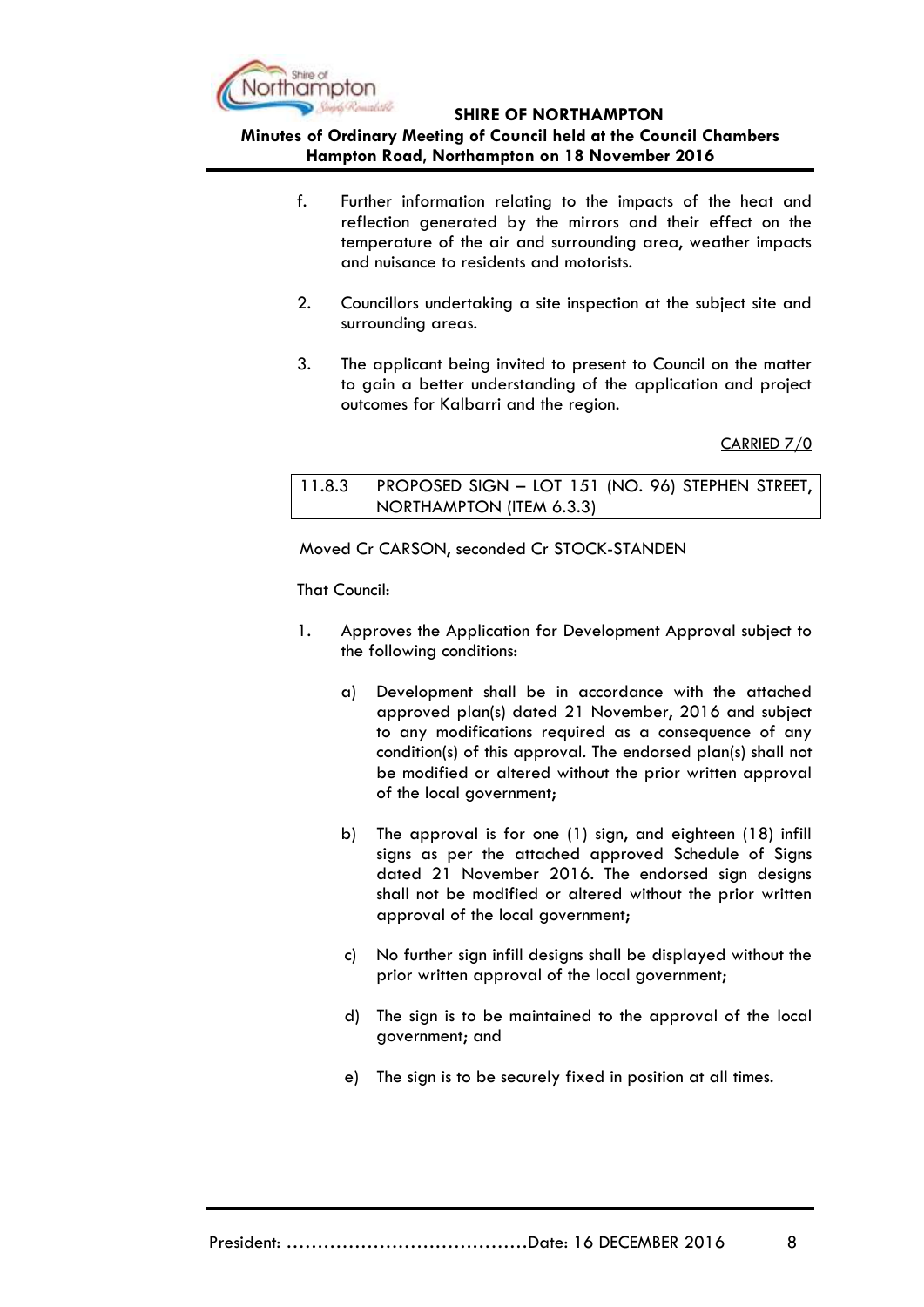

#### **Minutes of Ordinary Meeting of Council held at the Council Chambers Hampton Road, Northampton on 18 November 2016**

#### Advice Notes:

- *Note 1: If the development/use the subject of this approval is not substantially commenced within a period of two (2) years, or another period specified in the approval after the date of determination, the approval will lapse and be of no further effect.*
- *Note 2: Where an approval has lapsed, no development/use shall be carried out without the further approval of the local government having first been sought and obtained.*
- *Note 3: If an applicant is aggrieved by this determination there is a right (pursuant to the Planning and Development Act 2005) to have the decision reviewed by the State Administrative Tribunal. Such application must be made within 28 days from the date of this notice.*
- 2. Waives any fees associated with obtaining planning and building approvals for the proposed sign.

CARRIED 7/0

<span id="page-8-0"></span>11.8.4 REQUEST TO MODIFY LOCATION OF BUILDING ENVELOPE – LOT 2 (NO. 7) RANCH COURT, KALBARRI (ITEM 6.3.4)

Moved Cr SUCKLING, seconded Cr SCOTT

That Council resolves to approve the relocation of the building envelope on Lot 2 (No. 7) Ranch Court, Kalbarri subject to:

1. The subdivision guide plan being amended at the cost of the Applicant/Landowner.

#### CARRIED 7/0

<span id="page-8-1"></span>

| 11.8.5 | REQUEST TO ADD SECOND BUILDING ENVELOPE – LOT 6 |
|--------|-------------------------------------------------|
|        | (NO. 18) RANCH COURT, KALBARRI (ITEM 6.3.5)     |

Cr Simkin declared an impartiality interest in this item as he is related to the applicant, and departed the meeting at 1:58pm.

Cr Scott took the chair in the absence of the President at 1:58pm.

Council by a show of hands supported the rescinding of Minute 6.9.4 on the 19 June 2015.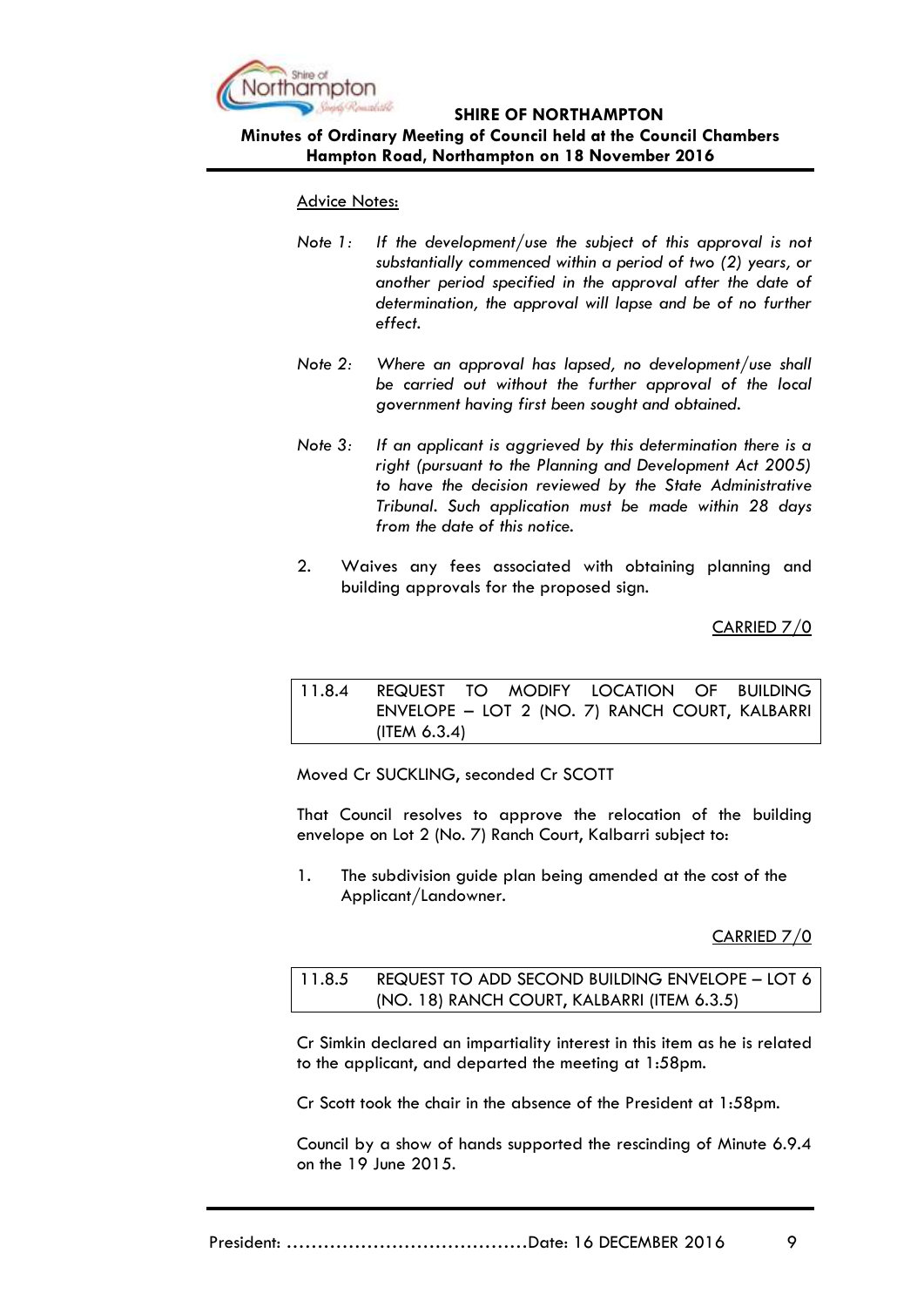

#### **SHIRE OF NORTHAMPTON Minutes of Ordinary Meeting of Council held at the Council Chambers Hampton Road, Northampton on 18 November 2016**

Moved Cr CARSON, seconded Cr PIKE

That Council rescind the motion of Minute 6.9.4 on 19 June 2015.

#### CARRIED BY AN ABSOLUTE MAJORITY 6/0

#### Moved Cr KRAKOUER, seconded SUCKLING

That Council resolve to approve the addition of a second building envelope on Lot 6 (No. 18) Ranch Court, Kalbarri subject to:

- 1. The subdivision guide plan being amended at the cost of the Applicant/Landowner;
- 2. The Development Application fee of \$147 being paid;
- 3. The applicant locating dwellings off the alluvial flood plain as shown on the attached geotechnical plan;
- 4. Runoff from roads being retained in detention basis designed for a 1:10 year storm event; and
- 5. Stormwater from dwellings being retained in rainwater tanks, soakwells or similar facilities.

#### Advice Notes

- 1. Any proposed excavation within the Landscape Protection Area shall be submitted to the Department of Water prior to any works being undertaken, and any works approved shall be to the satisfaction and approval of the Department of Water.
- 2. The Applicant is advised to familiarise themselves with the Department of Water's River Restoration Manual (Section 10 – Stream Stablisiation), their Operational Policy 4.3 – Identifying and Establishing Waterways Foreshore Areas, and their Water Quality Protection Note 6 – Vegetation Buffers to Sensitive Water Resources (2006).
- 3. Any future on-ground works should be consistent with the Stormwater Management Manual for Western Australia (2004-2007), the relevant Department of Water guidance and Council development specifications.

#### CARRIED 6/0

Cr Simkin returned to the meeting at 2:05pm and resumed the Chair.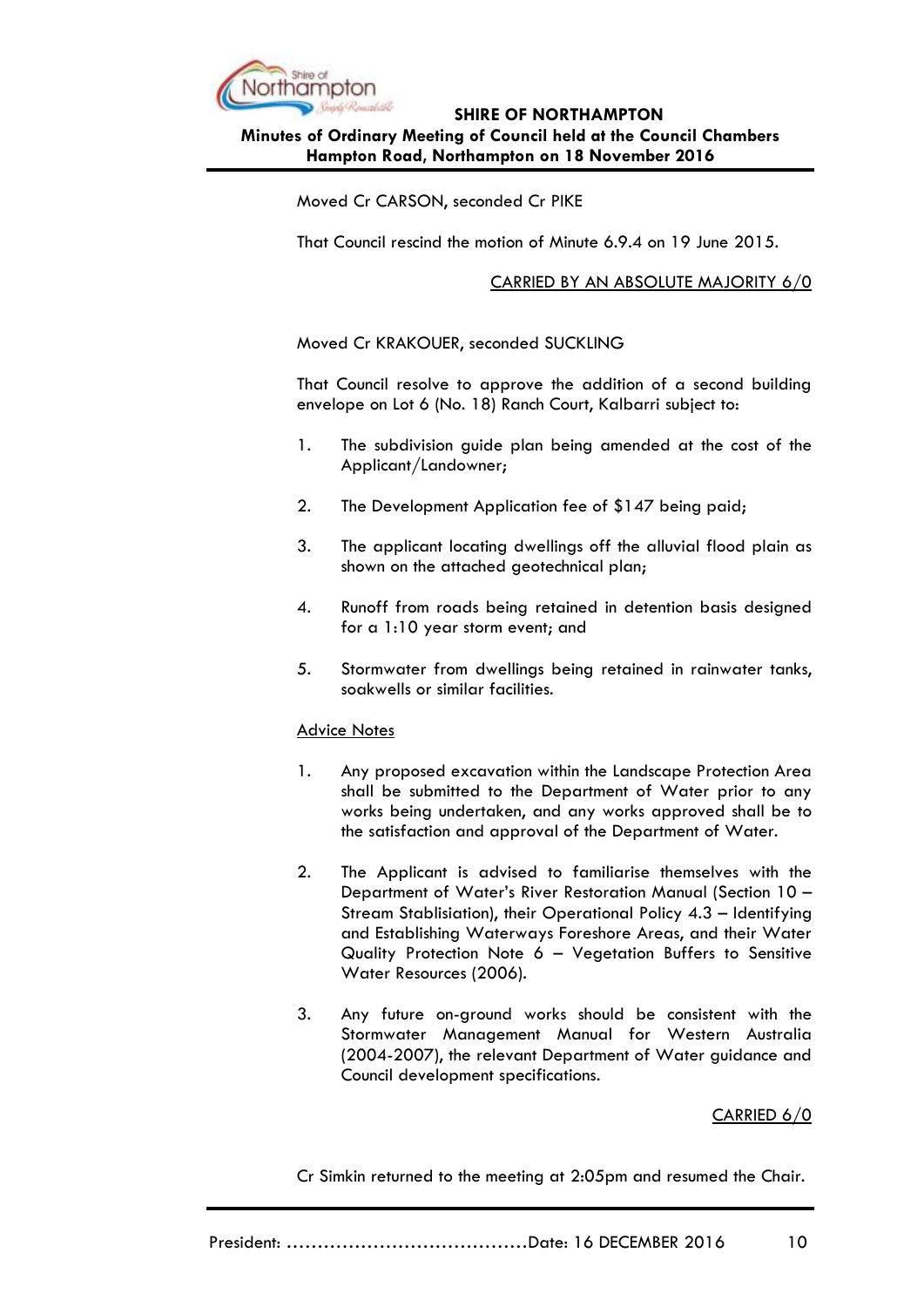

#### <span id="page-10-0"></span>**Minutes of Ordinary Meeting of Council held at the Council Chambers Hampton Road, Northampton on 18 November 2016**

11.8.6 SHIRE OF NORTHAMPTON – LOCAL PLANNING SCHEME NO. 11 (KALBARRI TOWNSITE) – CONSIDERATION OF SUBMISSIONS AND PROPOSED MODIFICATIONS TO THE SCHEME (ITEM 6.3.6)

Moved Cr STOCK-STANDEN, seconded Cr SIMKIN

That Council:

- 1. Pursuant to regulation 25(2) of the *Planning and Development (Local Planning Schemes) Regulations* 2015, approve the recommendations in accordance with the Schedule of Submissions included as Appendix 1 of Item 6.3.6; and
- 2. Pursuant to regulation 25(3) of the *Planning and Development (Local Planning Schemes) Regulations* 2015, resolve that the Scheme be adopted with the modifications detailed in the Schedule of Submissions included as Appendix 1 of Item 6.3.6; and
- 3. Pursuant to regulation 28(1) of the *Planning and Development (Local Planning Schemes) Regulations* 2015, forward the necessary documents to the Western Australian Planning Commission for a decision on final approval by the Minister for Planning.

CARRIED 5/2

<span id="page-10-1"></span>11.8.7 SUMMARY OF PLANNING INFORMATION ITEMS (ITEM 6.3.7)

Noted

#### <span id="page-10-2"></span>11.8.8 PROPOSED CARAVAN & CHALET PARK, CARETAKERS DWELLING, SHOP & RESTAURANT – LOT 10646 (NO. 399) RED BLUFF ROAD, KALBARRI (ITEM 6.3.8)

Moved Cr SCOTT, seconded Cr STOCK-STANDEN

That Council grant planning approval for the proposed Caravan Park, Chalet Park, Restaurant, Shop and Caretakers Residence upon Lot 10646 (No. 399) Red Bluff Road, Kalbarri subject to the following conditions: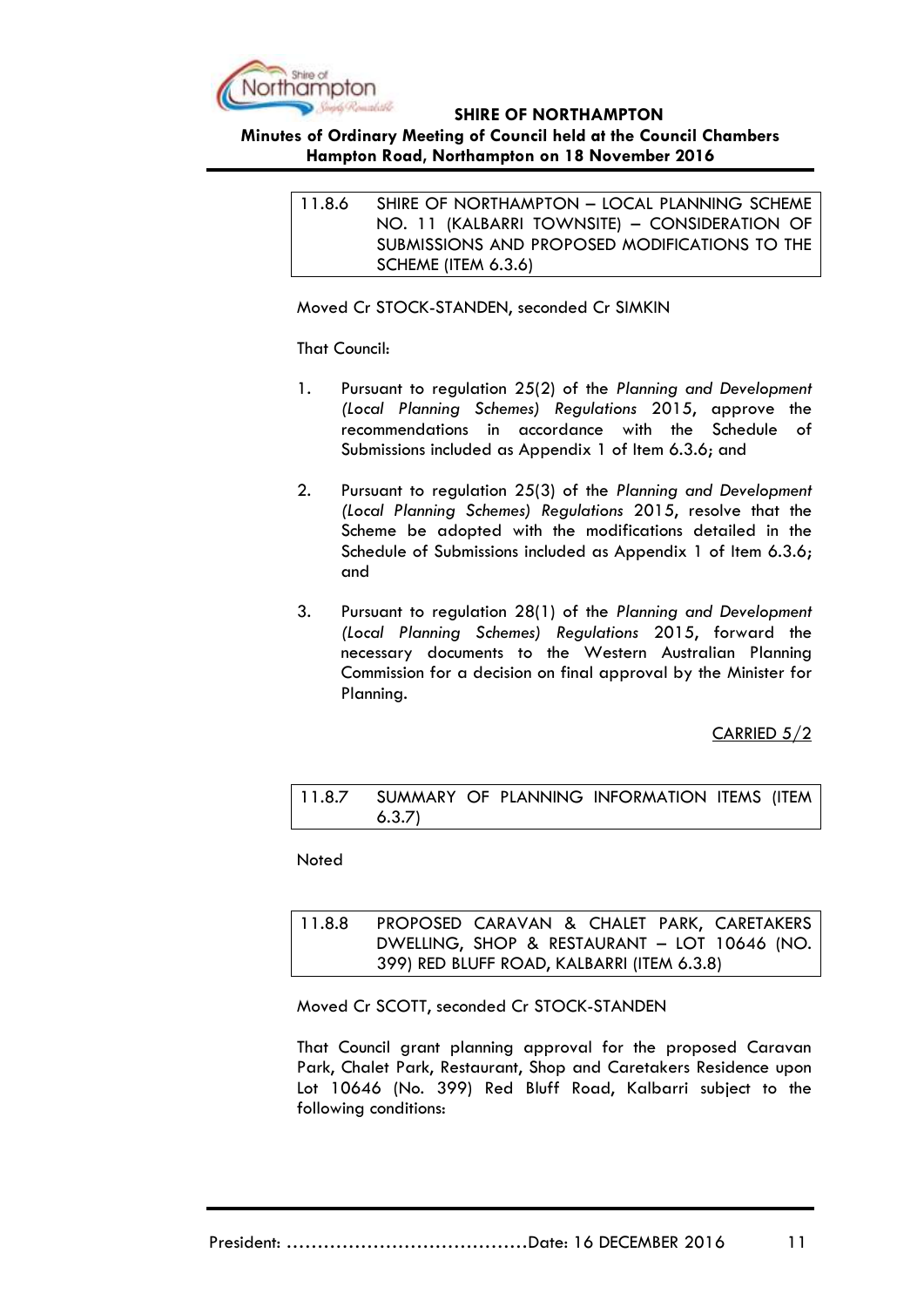

**Minutes of Ordinary Meeting of Council held at the Council Chambers Hampton Road, Northampton on 18 November 2016**

- 1. Development shall be in accordance with the attached approved plan(s) dated 18 November 2016 and subject to any modifications required as a consequence of any condition(s) of this approval. The endorsed plans shall not be modified or altered without the prior written approval of the Local Government;
- 2. This approval constitutes development approval only and is valid for a period of five (5) years from the date of approval. If the development has not substantially commenced within the five (5) year period the approval shall lapse and be of no further effect;
- 3. Development works are not permitted to be undertaken upon the land subject to the land exchange (Landgate Concept Plan 217A 17/6/2016) until this action has been finalised and the land amalgamated into Lot 10646;
- 4. Development works are not permitted to be undertaken upon the area of Lot 10646 which is subject to the Contaminated Sites Act 2003 memorial listed upon the Certificate of Title as 'possibly contaminated – investigation required' until such time that the applicant can provide written advice to the local government demonstrating that remediation of the area has been achieved to the approval of the Department of Environment Regulation.
- 5. The development shall be connected to reticulated sewer and water to the requirements of the Water Corporation and to the approval of the Local Government, with all costs met by the applicant;
- 6. The crossovers to the caravan park, internal parking areas and the internal access roads are to be paved/sealed, kerbed, line marked, drained and thereafter maintained to the satisfaction of the Local Government;
- 7. Plans detailing the external parking areas are required to be submitted and approved by the Local Government prior to commencing work;
- 8. The applicant is to prepare, submit and adhere to stormwater and drainage plans to the approval of the Local Government, with all costs met by the applicant;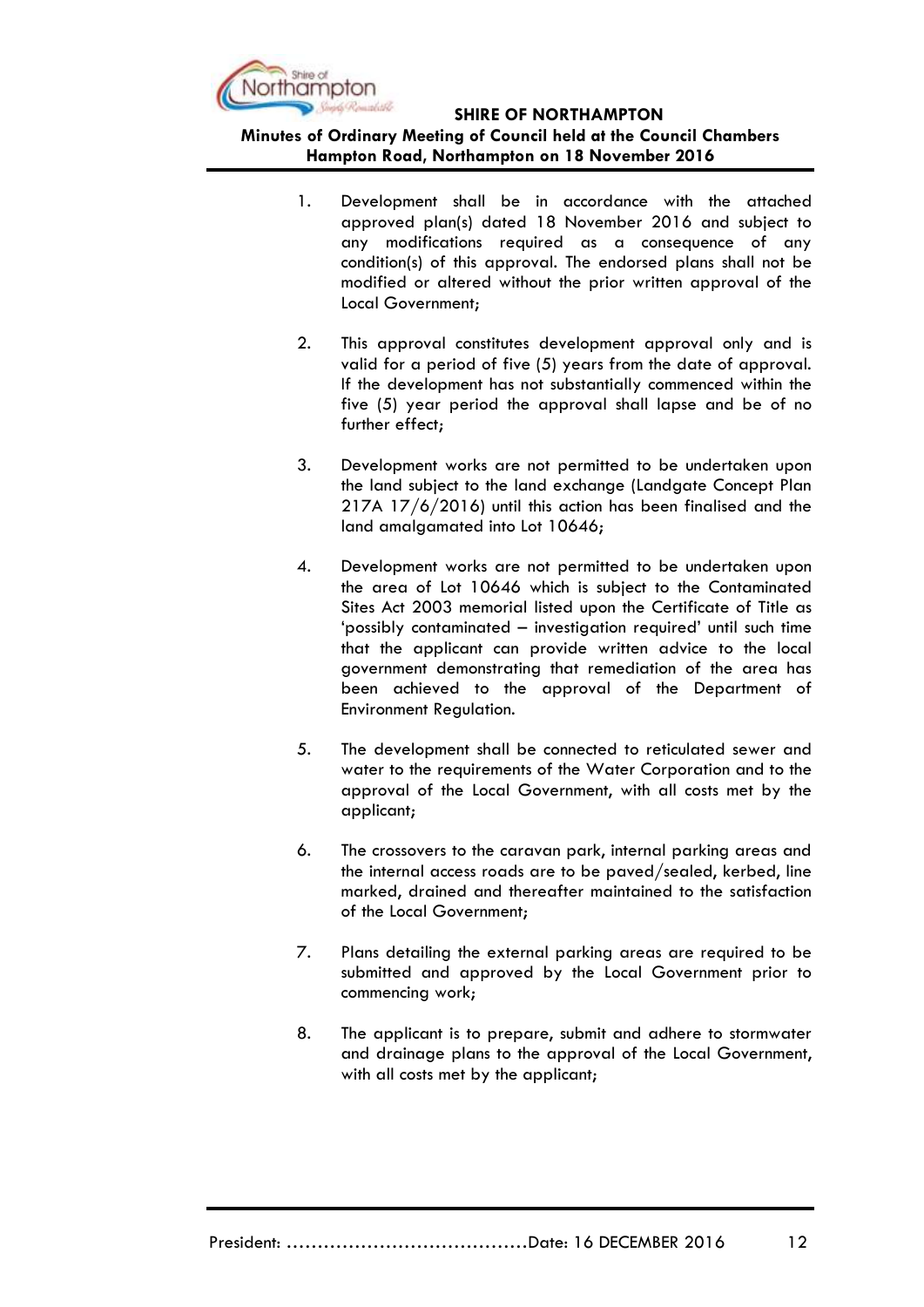

**Minutes of Ordinary Meeting of Council held at the Council Chambers Hampton Road, Northampton on 18 November 2016**

- 9. The applicant is to implement the requirements of the Bushfire Management Plan dated 18 October 2016 (Revision 0) to the satisfaction of the Local Government with amendments to this document being undertaken and implemented as required with all costs met by the applicant.
- 10. All loading and unloading to take place within the boundaries of the premises and undertaken in a manner so as to cause minimum interference with other vehicular traffic;
- 11. Rubbish storage areas are to be screened where they are visible from the street to the satisfaction of the Local Government;
- 12. A landscaping plan should be submitted and implemented on street verges and within areas of the site as they are developed. The plan shall specify any vegetation that is to be retained and utilise plants and trees that will assist in softening the appearance of the development and provide safe shade and wind protection. Species shall be appropriate for the locality and are not to present a weed risk to the surrounding reserves.
- 13. The applicant is to prepare, submit and adhere to a Dust Management Policy prior to the commencement of any clearing or earthworks and the land thereafter stabilised to the approval of the Local Government.

#### **Advice Notes:**

- a) It is recognized the whole park may not be developed initially (in the first stage). Establishment of any aspect of the park such as a camping area or numerous chalets is considered substantial commencement for the purposes of this approval.
- b) In relation to the external parking areas contained within the road reserve, the applicant is to submit plans to the local government that include details such as the size, location, road surface finish, line marking, kerbing, drainage, footpaths etc of the parking areas and how it relates into the existing road surface of Red Bluff Beach Road.
- c) In relation to stormwater and drainage the applicant is to provide plans and calculations that demonstrate the management of water within the park and where the water will be directed for drainage. Where drainage is proposed to be directed onto neighbouring land a written undertaking/agreement is to be provided demonstrating permission to direct water onto that land and in the event that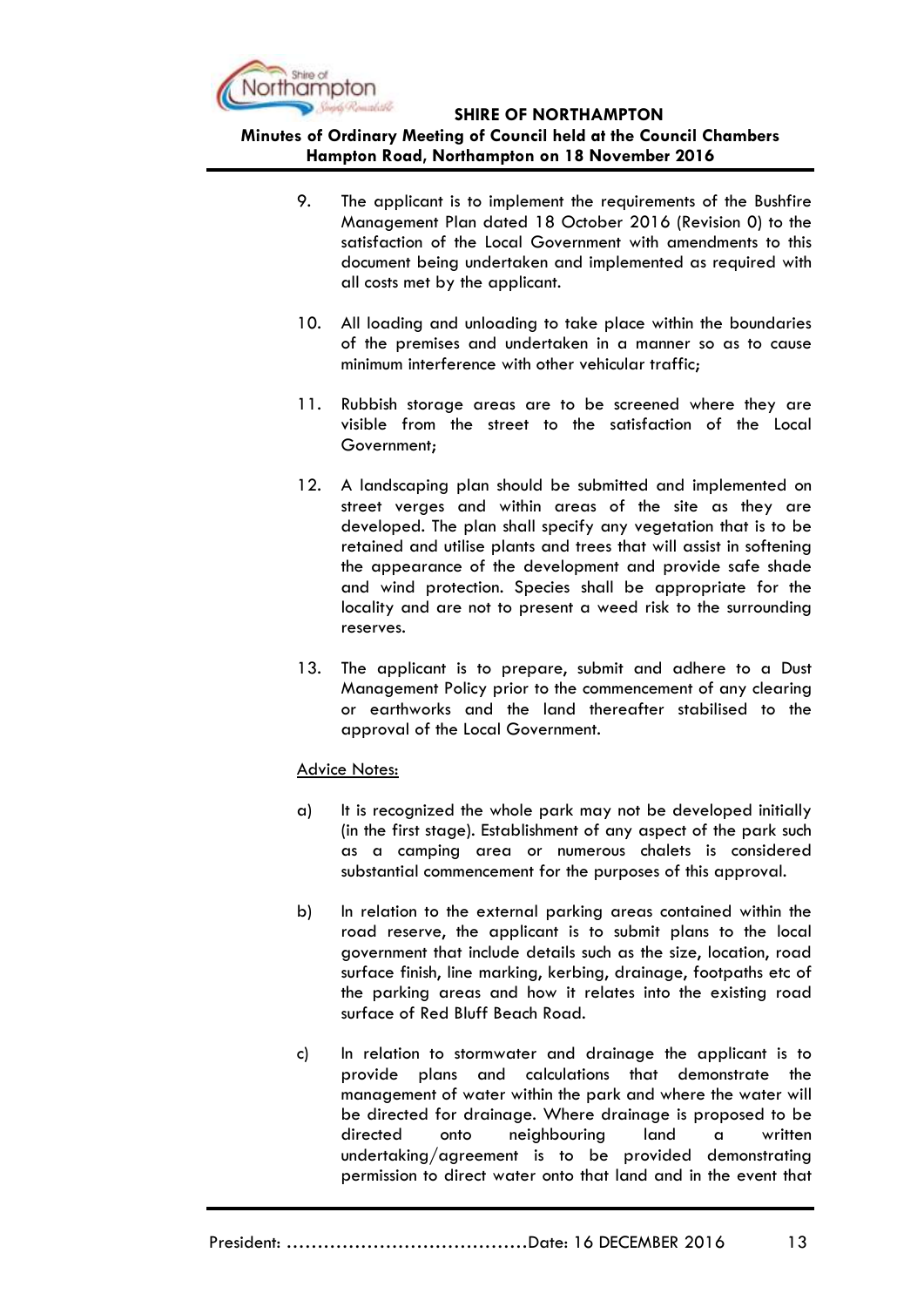

#### **Minutes of Ordinary Meeting of Council held at the Council Chambers Hampton Road, Northampton on 18 November 2016**

circumstances change or permission is revoked that the applicant acknowledges their responsibility to redirect the drainage of the park at their expense.

- d) In relation to the Bushfire Management Plan (BMP) the applicant is advised that they are required to liaise with the Department of Parks and Wildlife and make amendments to the BMP as necessary. The applicant/landowner is to ensure that the requirements of the BMP are met at all times to ensure compliance with State Planning Policy 3.7 Planning in Bushfire Prone Areas and AS3959.2009 Construction of Buildings in Bushfire Prone Areas with amendments made to the BMP as necessary.
- e) In relation to dust management it is suggested that a short document would contain information pertaining to dust suppression and land stabilisation strategies/techniques, weather conditions and the timing of earthworks.
- f) The applicant is advised that no signs within the road reserve are to be erected without the Local Government's approval.
- g) Any lighting device is to be positioned and shielded as not to cause any direct, reflected or incidental light to encroach beyond the property boundaries or cause any glare nuisance to any nearby residents or passing motorists in accordance with AS 4282 – Control of Obtrusive Effects of Outdoor Lighting;
- h) The applicant is advised that this planning approval does not negate the requirement for any additional approvals which may be required under separate legislation. It is the applicant's responsibility to obtain any additional approvals required before the development/use lawfully commences.
- i) Where an approval has so lapsed, no development/land use shall be carried out without the further approval of the Local Government having first been sought and obtained.
- j) Any additions to or change of use of any part of the building or land (not the subject of this approval) requires further application and planning approval for that use/addition. The applicant is reminded of the provisions of Regulation 17 of the Planning and Development (Development Assessment Panels) Regulations 2011.
- k) Should the applicant be aggrieved by the decision of the Council (in part or whole) a right of appeal exists to the State Administrative Tribunal within twenty-eight (28) days from the date of the decision.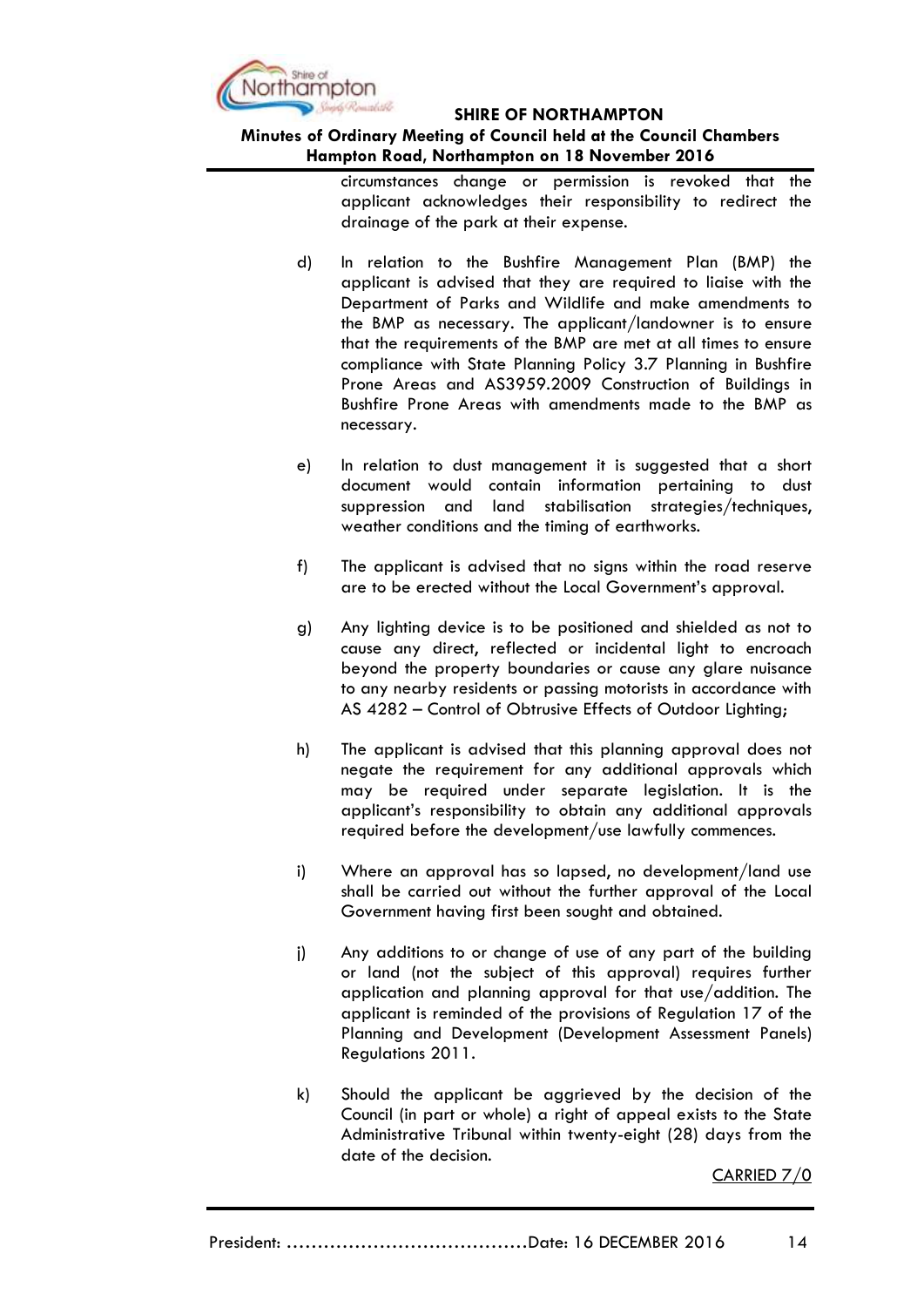

**Minutes of Ordinary Meeting of Council held at the Council Chambers Hampton Road, Northampton on 18 November 2016**

Moved Cr STOCK-STANDEN, seconded SCOTT

That the dual use footpath, along Red Bluff Road, be included within Council's Footpath Develop Plan, and given considered within future Budgets.

#### CARRIED 7/0

#### <span id="page-14-0"></span>11.8.9 LAND EXCHANGE (ROAD CLOSURE AND WIDENING) - KALBARRI (ITEM 6.3.9)

Moved Cr KRAKOUER, seconded Cr SUCKLING

That Council:

- 1. Pursuant to Section 58 of the Land Administration Act 1997, request the Minister for Lands to approve the closure of a portion of the Red Bluff Beach Road road reserve as shown upon Concept Plan 217A dated 17 June 2016 and the amalgamation of this land into the adjoining Lot 10646; &
- 2. Support the road widening action as shown upon Concept Plan 217A dated 17 June 2016 for the amalgamation of a portion of Lot 10646 into the adjoining George Grey Drive road reserve.

CARRIED 7/0

#### <span id="page-14-2"></span><span id="page-14-1"></span>**11.9 FINANCE REPORT**

11.9.1 ACCOUNTS FOR PAYMENT (ITEM 6.4.1)

Moved Cr KRAKOUER, seconded Cr PIKE

That Municipal Fund Cheques 21049 to 21064 inclusive totalling \$38,713.86, Municipal EFT payments numbered EFT15627 to EFT15689 inclusive totalling \$377,967.07, Trust Fund Cheques 2169 to 2176, totalling \$2,164.50, Direct Debit payments numbered GJ0405 to GJ0412 inclusive totalling \$211,333.44 be passed for payment and the items therein be declared authorised expenditure.

#### CARRIED BY AN ABSOLUTE MAJORITY 7/0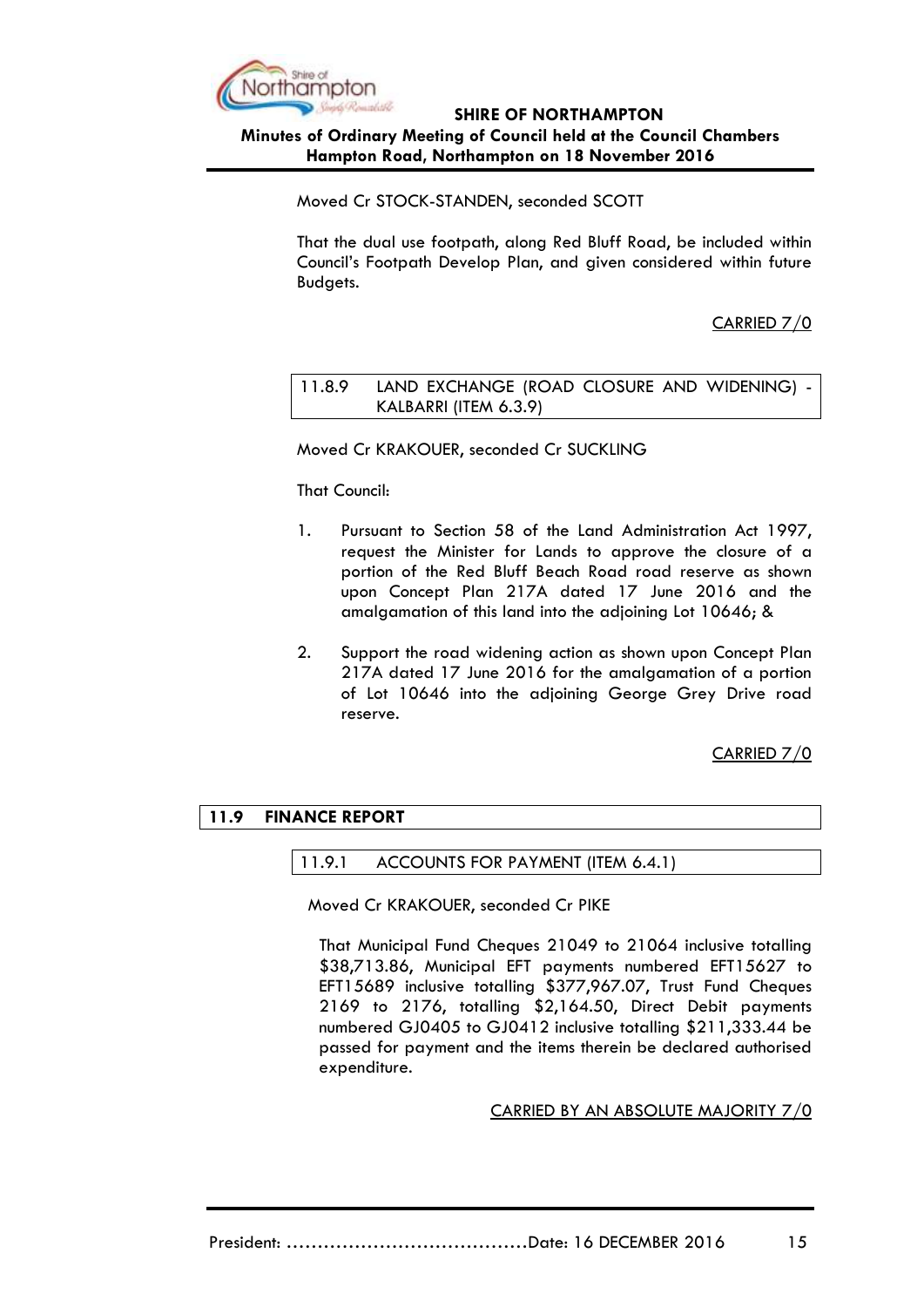

#### <span id="page-15-0"></span>**Minutes of Ordinary Meeting of Council held at the Council Chambers Hampton Road, Northampton on 18 November 2016**

11.9.2 MONTHLY FINANCIAL STATEMENTS OCTOBER 2016 (ITEM 6.4.2)

Moved Cr CARSON, seconded Cr SUCKLING

That Council adopts the Monthly Financial Report for the period ending 31 October 2016.

CARRIED 7/0

#### ADJOURNMENT

Council adjourned at 2:51pm.

Meeting reconvened at 2:58pm with the following in attendance:

Cr Simkin, Cr Scott, Cr Stock-Standen, Cr Carson, Cr Suckling, Cr Pike, Cr Krakouer, Garry Keeffe, Grant Middleton and Debbie Carson.

#### <span id="page-15-2"></span><span id="page-15-1"></span>**11.10 ADMINISTRATION & CORPORATE REPORT**

#### 11.10.1 2016 COUNCIL MEETING DATES (ITEM 6.5.1)

Moved Cr SCOTT, seconded Cr KRAKOUER

- 1. That Council holds their ordinary meetings on the third Friday of each month for 2017 excluding January, August and September;
- 2. That the August meeting be held on 25 August 2017;
- 3. That the September meeting be held on 22 September 2017;
- 4. That all meetings commence at 1.00pm; and
- 5. That the February, June and October meetings be held at the Allen Centre in Kalbarri with all other meetings to be held at the Northampton Council Chambers.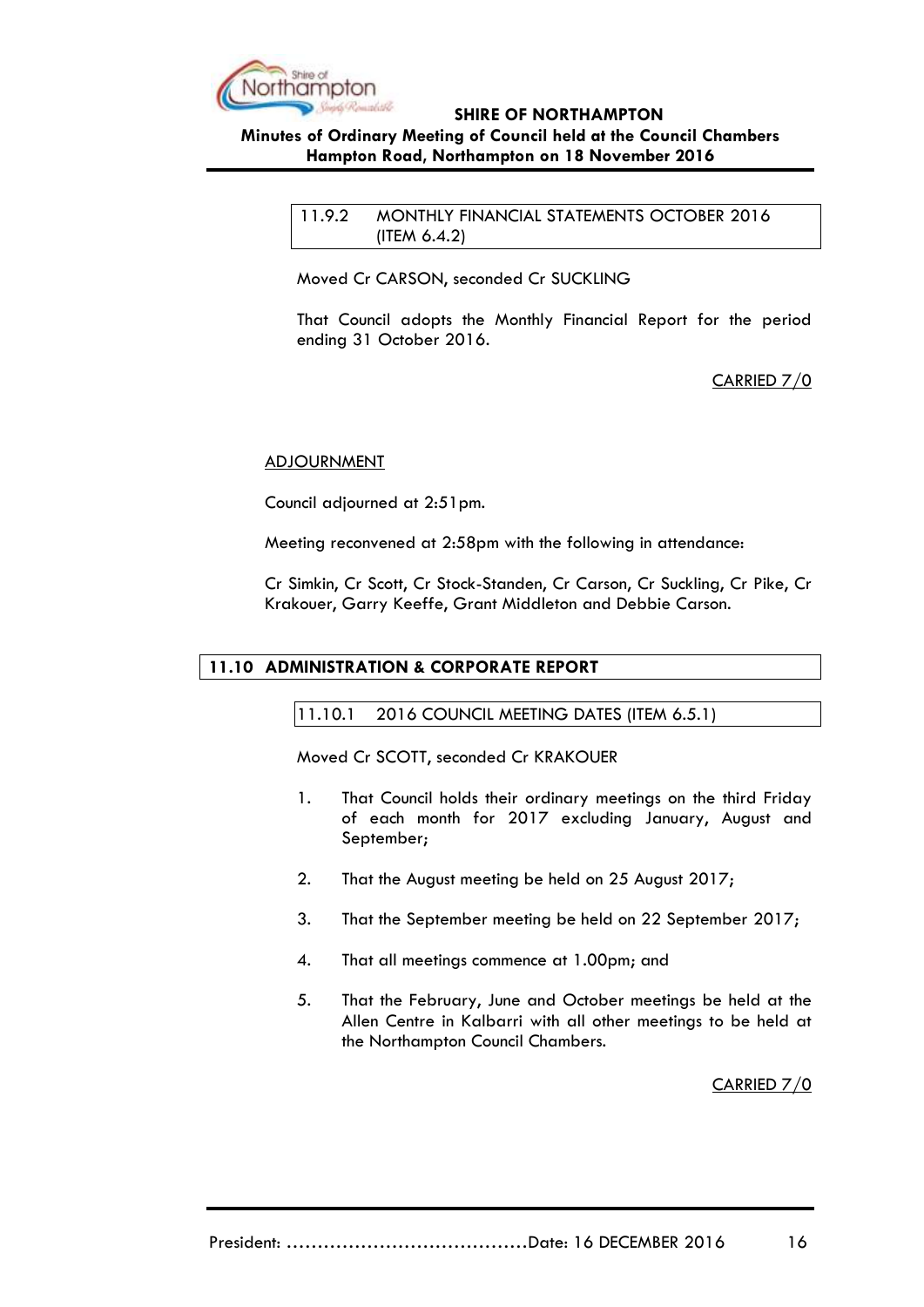

#### <span id="page-16-0"></span>**Minutes of Ordinary Meeting of Council held at the Council Chambers Hampton Road, Northampton on 18 November 2016**

11.10.2 EXTENDED LIQUOR TRADING HOURS – NORTHAMPTON IGA (ITEM 6.5.2)

Moved Cr CARSON, seconded Cr KRAKOUER

That Council advise Northampton IGA that it has no objections for them to extend their liquor trading hours on the Sunday  $11<sup>th</sup>$ December 2016, Sunday 18<sup>th</sup> December 2016 and Sunday 1st January 2017 from 9.00am to 1.00pm as requested.

CARRIED 7/0

<span id="page-16-1"></span>11.10.3 NATURE PLAYGROUND SALLY'S TREE KALBARRI (ITEM 6.5.3)

Moved Cr SUCKLING, seconded Cr SCOTT

That Council:

- 1. Support the project as presented in principle and assist the Kalbarri Development Association to seek external funding for the playground; and
- 2. Defer a decision on a variation to Council's budgetary allocation for the Kalbarri Foreshore Parkland Redevelopment to the December meeting.

CARRIED 7/0

<span id="page-16-2"></span>11.10.4 DEDICATION OF ROADS – WIDENING AND SEALING OF NORTH WEST COASTAL HIGHWAY (ITEM 6.5.4)

Moved Cr SCOTT, seconded Cr PIKE

That Council approves of the excision of land from Reserve 9573 for road widening requirements of the North West Coastal Highway as per Main Roads Plan 1560-069*.*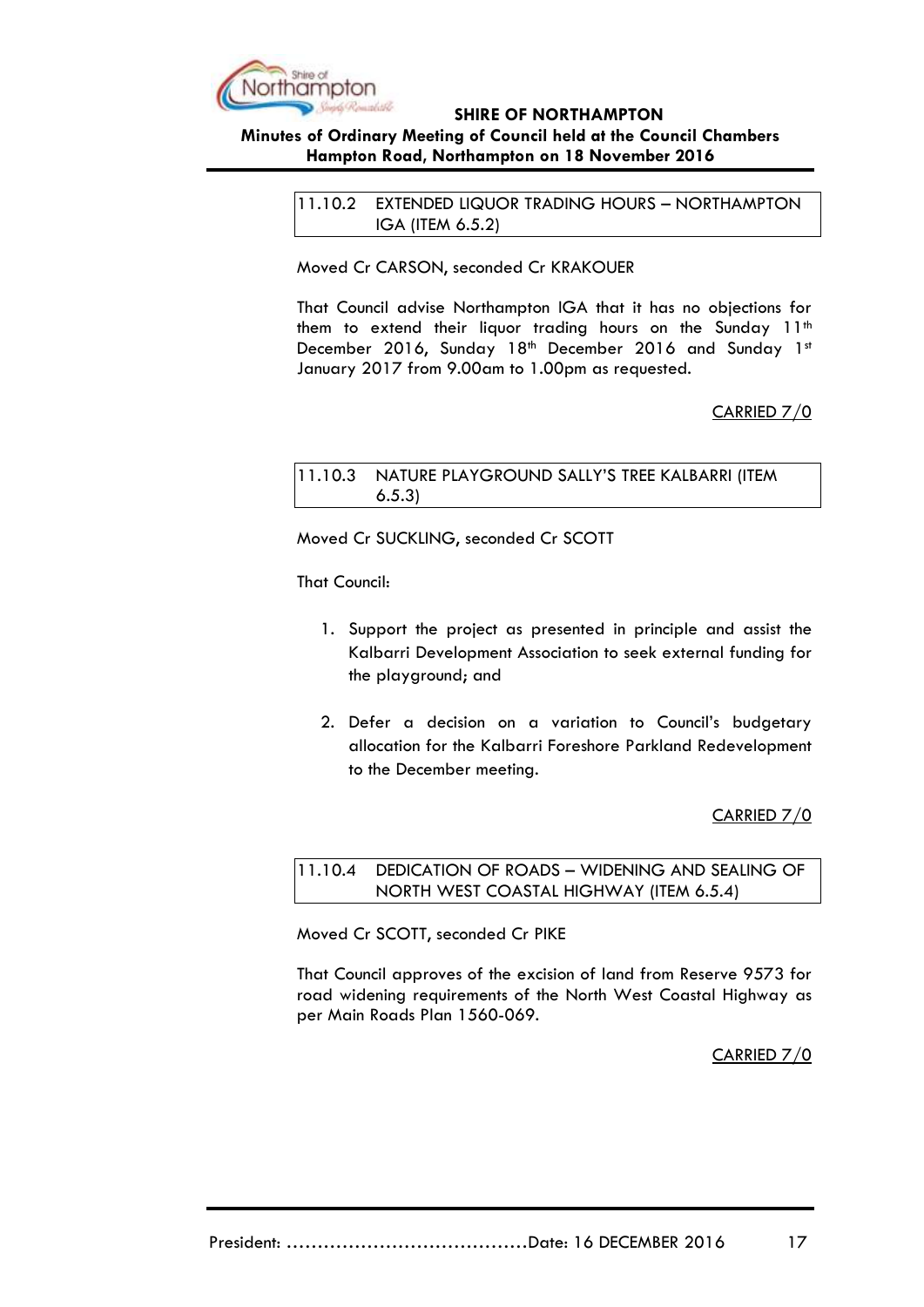

#### <span id="page-17-0"></span>**Minutes of Ordinary Meeting of Council held at the Council Chambers Hampton Road, Northampton on 18 November 2016**

11.10.5 CHANGE OF USE FOR KALBARRI SPECIFIED AREA RATE (ITEM 6.5.5)

Moved Cr SCOTT, seconded Cr KRAKOUER

That Council approve the use of \$5,385 of the 2016/17 Specified Area Rate of \$20,000 levied on the Kalbarri townsite properties for the purpose of Tourism Promotion and Infrastructure, to assist with the completion of the Kalbarri town entry statements as requested by the Kalbarri Visitors Centre.

#### CARRIED BY AN ABSOLUTE MAJORITY 7/0

#### <span id="page-17-1"></span>**11.11 SHIRE PRESIDENT'S REPORT**

Since the last Council meeting Cr Simkin reported on his attendance at the following:

| $22 - 23/10/16$ | Dirk Hartog 400 <sup>th</sup> Anniversary events in Shark Bay |
|-----------------|---------------------------------------------------------------|
| 6/11/16         | President's Dinner at Shire Chapman Valley                    |
| 11/11/16        | Steering Group meeting for the Coastal Management             |
|                 | Strategy review                                               |
| 17/11/16        | LEMAC meeting                                                 |

#### <span id="page-17-2"></span>**11.12 DEPUTY SHIRE PRESIDENT'S REPORT**

Since the last Council meeting Cr Scott reported on his attendance at the following:

28/10/2016 Regional Road Group meeting at African Reef Resort

#### <span id="page-17-4"></span><span id="page-17-3"></span>**11.13 COUNCILLORS' REPORTS**

#### 11.13.1 CR STOCK-STANDEN

Since the last Council meeting Cr Stock-Standen reported on her attendance at:

9/11/16 Coastal Management Strategy review community meeting